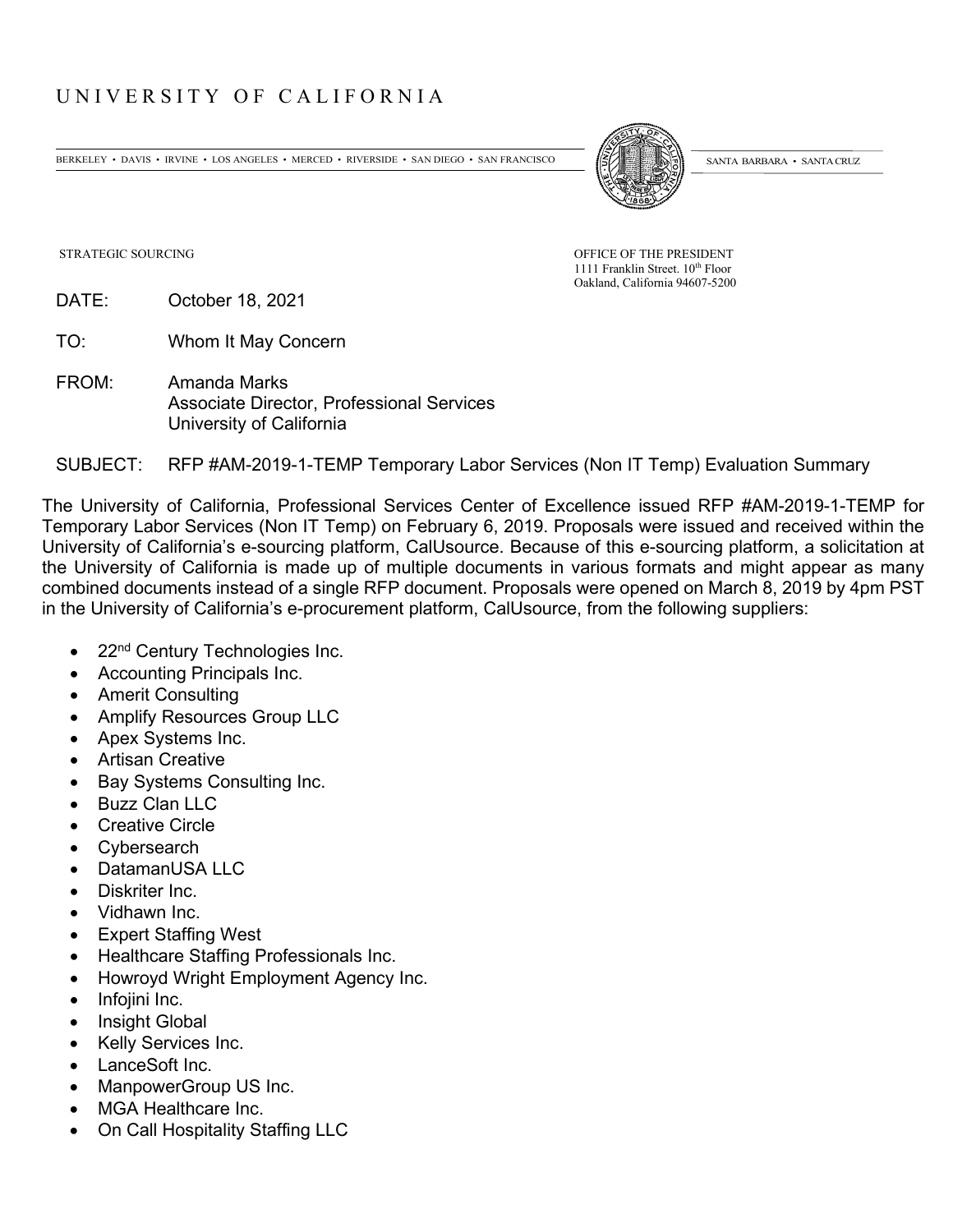- Randstad Professionals US LP
- Ronin Staffing LLC
- Slingshot Connections LLC
- SoftHQ Inc.
- Staffmark
- Sun Technologies
- Techlink Systems Inc.
- TemPositions Inc.
- TPTS Inc.
- The Party Staff Inc.

The solicitation was evaluated based on the following evaluation criteria:

- Written Response 60%
- Financials 30%
- Finalist Presentations (if required) 10%

The Evaluation Committee reviewed, evaluated, and scored response based on the evaluation criteria. The scoring of the Evaluation Committee was then combined into a weighted average with the final proposal tabulation scoring resulting in:



Based on the final tabulation. The following suppliers were sent intent to award letters and began negotiations with the University of California with the intent to get to a final contract:

- 22<sup>nd</sup> Century Technologies Inc.
- Diskriter Inc.
- Vidhawn Inc.
- Expert Staffing West
- Howroyd Wright Employment Agency Inc.
- LanceSoft Inc.
- ManpowerGroup US Inc.
- Randstad Professionals US LP
- Ronin Staffing LLC
- SoftHQ Inc.
- TemPositions Inc.
- TPTS Inc.